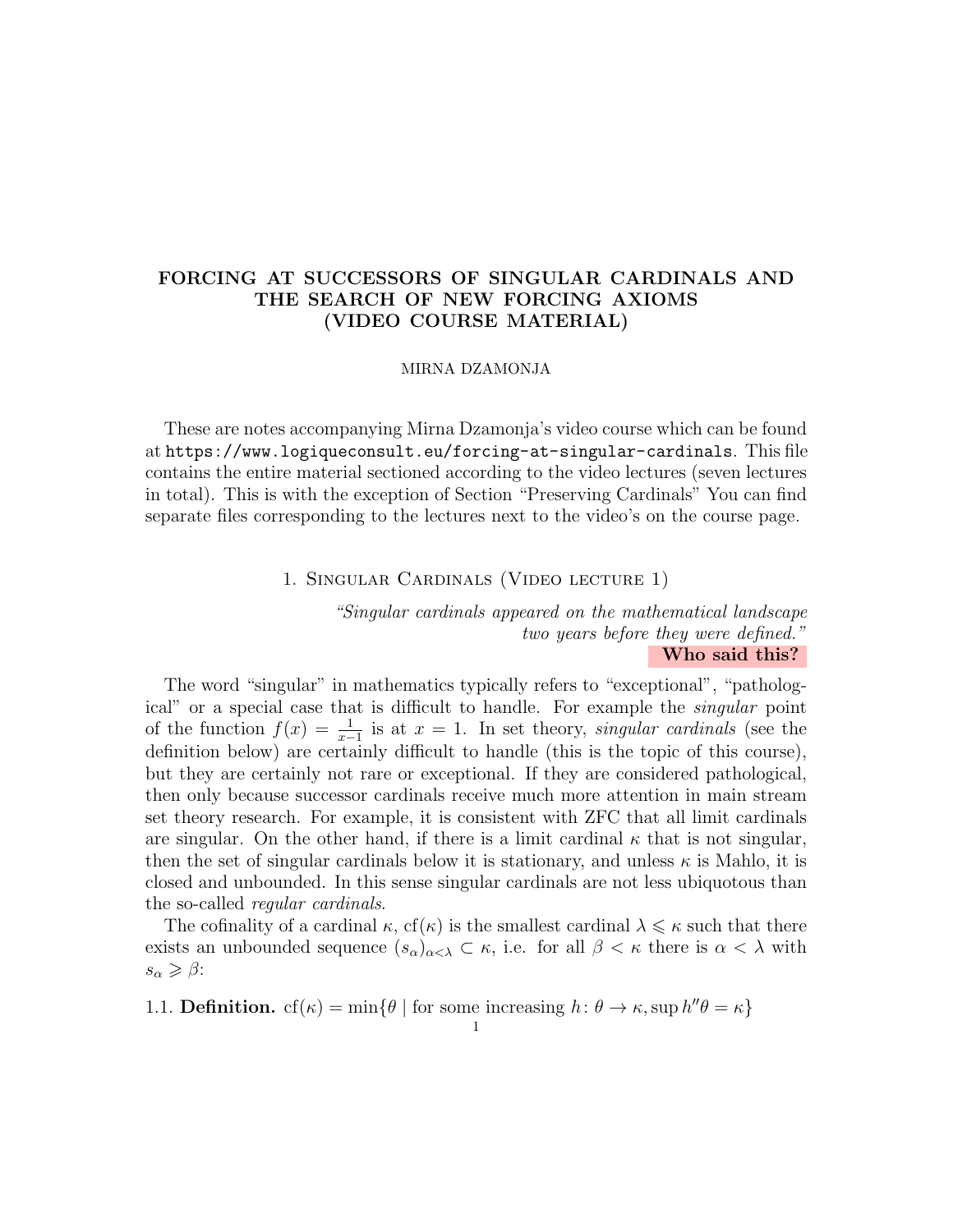A cardinal  $\kappa$  is said to be *singular*, if  $cf(\kappa) < \kappa$  and *regular*, if  $cf(\kappa) = \kappa$ . All cardinals are either singular or regular, because obviously it always holds that  $cf(\kappa) \leq \kappa$ .

| Successor cardinals   Limit cardinals |                                                |
|---------------------------------------|------------------------------------------------|
| $\kappa = \lambda^+$                  | $\forall \lambda < \kappa(\kappa > \lambda^+)$ |
| Regular cardials                      | Singular cardinals                             |
| $cf(\kappa) = \kappa$                 | $\vert \text{cf}(\kappa) < \kappa$             |

Under the Axiom of Choice all successor cardinals are regular:

1.2. **Theorem** (Hausdorff 1908 (?)). If the Axiom of Choice holds, then every successor cardinal is regular.

On the other hand, it is easy to construct a singular limit cardinal. For example take the limit  $\aleph_{\omega} = \sup_{n \leq \omega} \aleph_n$ . The existence of regular limit cardinals (large cardinals) does not follow from ZFC, but is a common assumption in set theory.

1.3. Definition. If a cardinal is both a limit cardinal and regular, then it is called weakly inaccessible.

Without the axiom of choice we can define that an ordinal number  $\alpha$  is a cardinal, if it is not in a bijection with any smaller ordinal. But without the Axiom of Choice (AC) we do not have the theorem that every set has a cardinality. In fact a "small amount" of the AC is consistent with the opposite:

1.4. Theorem (Gitik 1980). Given some large cardinal assumptions it is consistent that all infinite cardinals have countable cardinality and the Axiom of Dependent Choice holds.

In the model provided by Gitik for this theorem the real numbers don't have a cardinality.

### 12min 30sec mark of Lecture 1

König's Lemma:

1.5. **Theorem** (König's Lemma). For any  $\kappa \ge \aleph_0$ , we have  $\kappa^{cf(\kappa)} > \kappa$ .

Another formulation of the same Lemma:

1.6. **Theorem** (König's Lemma General). Given two sequences  $\langle \kappa_i | i \in I \rangle$ ,  $\langle \lambda_i |$  $i \in I$  of cardinals such that  $\forall i(\kappa_i < \lambda_i)$ , then  $\sup \kappa_i < \prod_{i \in I} \lambda_i$ .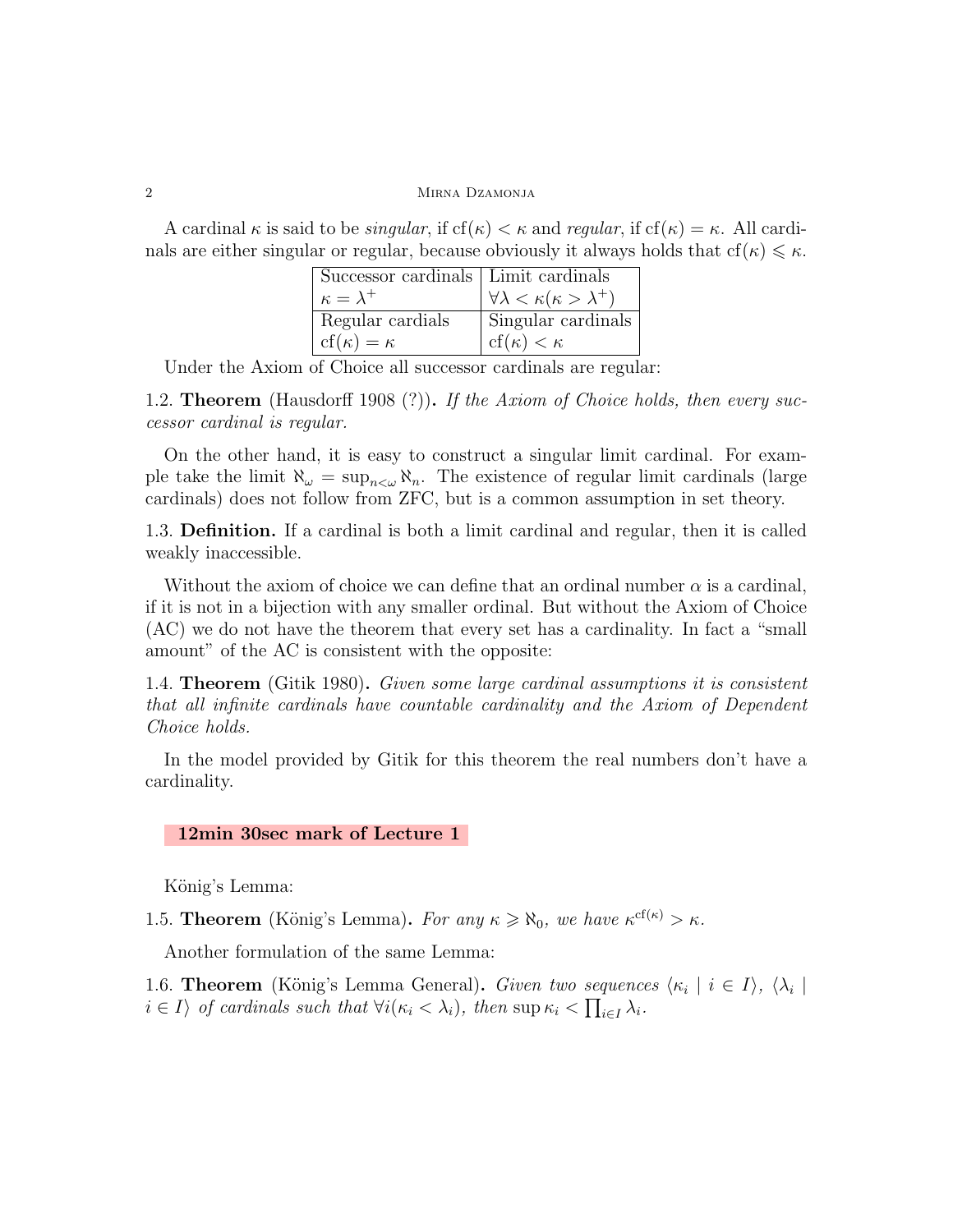Theorem 1.5 follows from 1.6. Shelah developed PCF theory which is a theory about products and inequalities of the form as in Theorem 1.6. A proof of Theorem 1.6 can be found in the book by Hajnal and Hamburger [1].

1.7. Exercise. Either come up with the proof of 1.5 from 1.6 or study it from [1].

From now on we assume the Axiom of Choice. But even though the AC gives every set a cardinality, it remains undecided which precise cardinal value is given to certain sets. In particular for all  $\kappa$  there can consistently be many different values for  $2^{\kappa}$ .

1.8. Lemma. If  $\kappa$  is a limit cardinal, then  $2^{\kappa} = (2^{<\kappa})^{\text{cf}(\kappa)}$  where  $2^{<\kappa} = \sup\{2^{\lambda} \mid \lambda < \kappa\}$ κ}.

*Proof.* Exercise (see also [2, Thm 5.16]).

The Continuum Hypothesis (CH) is the statement that  $2^{\aleph_0} = \aleph_1$ . The Generalised Continuum Hypothesis (GCH) is the assumption that for all infinite cardinals  $\kappa$  we have  $2^{\kappa} = \kappa^+$ . Note that GCH implies CH, and not-CH implies not-GCH. We say that "GCH holds below  $\kappa$ " if for all  $\lambda < \kappa$ ,  $2^{\lambda} = \lambda^{+}$ . More generally, the continuum function is the function  $Exp$  from cardinals to cardinals such that  $Exp(\kappa) = 2^{\kappa}$ . Thus e.g. the GCH is the statement that for all  $\kappa$ ,  $Exp(\kappa) = \kappa^+$ .

- 1.9. Corollary. (1) If  $\kappa$  is a limit cardinal and the GCH holds below  $\kappa$ , then  $2^{\kappa} = \kappa^{\mathrm{cf}(\kappa)}.$ 
	- (2) If  $\kappa$  is a singular cardinal and the continuum function is eventually constant below  $\kappa$ , then  $2^{\kappa} = 2^{<\kappa}$ .

Note that in the assumption of 2. above, when the continuum function is constant θ, then this constant must be  $\theta > \kappa$ . If it was  $\theta < \kappa$ , then we would have  $2^{\theta} \le \theta$  which is a contradiction. If  $\theta = \kappa$ , then there is a regular  $\lambda$  with  $cf(\kappa) \leq \lambda < \kappa$  and  $2^{\lambda} = \kappa$ which is a contradiction, because now by König's Lemma  $2^{\lambda} = (2^{\lambda})^{cf(k)} = \kappa^{cf(\kappa)} > \kappa$ .

This shows that the value  $2^{\kappa}$  for singular  $\kappa$  can depend on the values  $\alpha^{\lambda}$  for  $\lambda < \kappa, \alpha \leq \kappa$ . What about regular cardinals? Let's look at the broad picture. Kurt Gödel proved in 1937 that both CH and GCH are consistent with ZFC, but predicted that they are also both consistently false. In 1963 Paul Cohen proved that.

1.10. **Theorem** (Gödel 1937). The consistency of ZFC implies the consistency of GCH.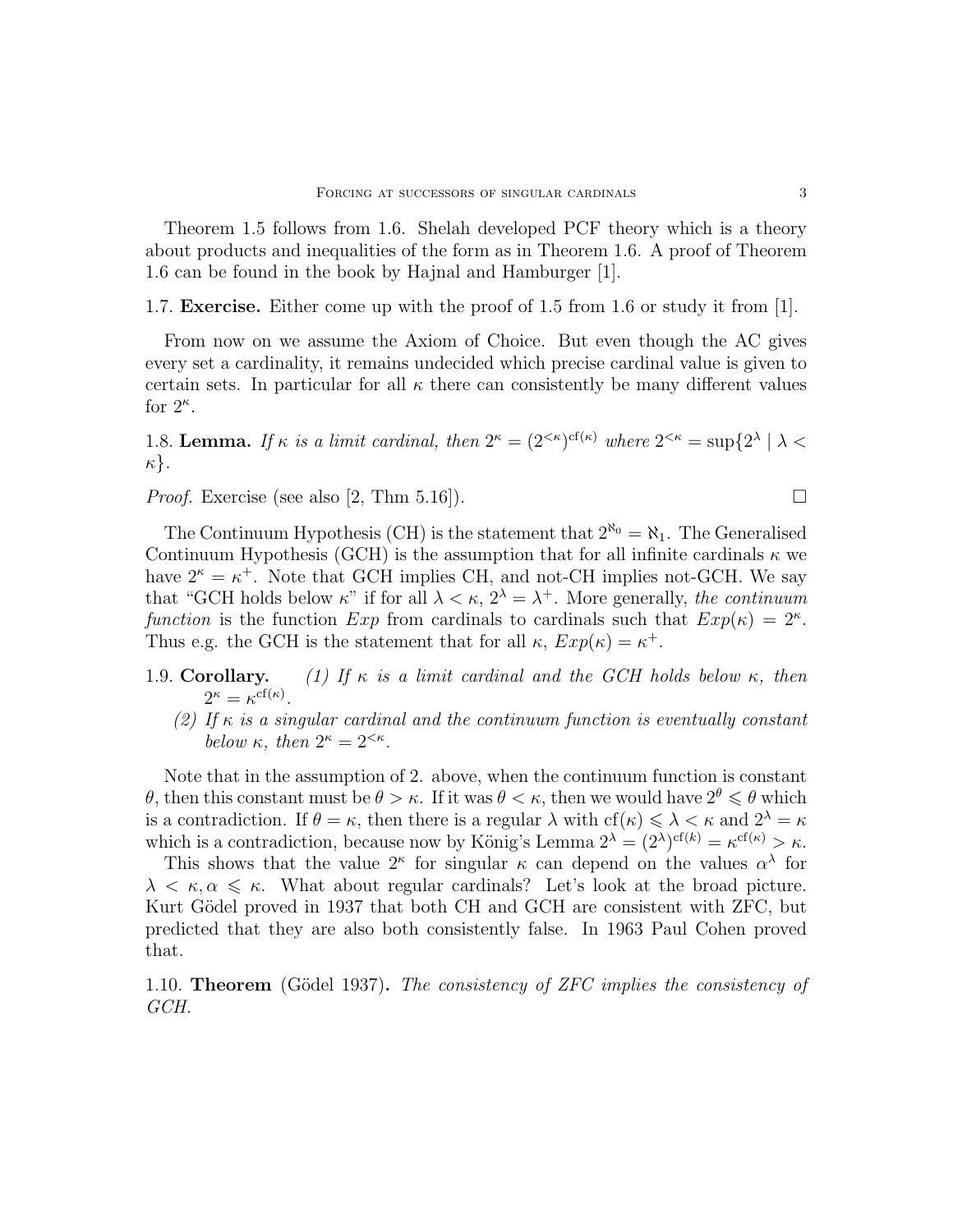1.11. Theorem (Cohen 1963). The consistency of ZFC implies the consistency of the negation of CH.

*Proof.* Given the forcing notion  $\mathbb{P} = \{f : \omega \times \omega_2 \to 2 \mid dom(f) \text{ is finite}\},\$  $p \leq q \iff p \subset q$  (Cohen's original notation), we have  $V[G] \models 2^{\aleph_0} = \aleph_2$ .

#### 30min 00sec mark Lecture 1

Later a much stronger theorem was proved by Easton:

1.12. **Theorem** (Easton 1968). Suppose that  $V \models GCH$  (for simplicity) and A is a class of regular cardinals. Further suppose  $F: A \rightarrow Card$  is a function satisfying

(1) if  $\kappa \leq \lambda$  are in A, then  $F(\kappa) \leq F(\lambda)$  and

(2)  $\forall \kappa \in A \operatorname{cf}(F(\kappa)) > \kappa$ 

Then there is a cardinal and cofinality preserving forcing extension  $V[G]$  such that  $\forall \kappa \in A((2^{\kappa})^{V[G]} = F(\kappa)).$ 

By a class we always mean  $\{x \mid \varphi(x, z)\}\)$  for some first-order formula  $\varphi$  with parameters z. A class function is considered as a class of pairs. In the above theorem one can choose without loss of generality for A to be the class of all regular cardinals.

Note that by the discussion above, singular cardinals cannot be included into A without losing generality.

Preserving Cardinals

The video for this section is lost. I will write the material for it anyway. At this moment it's a draft.

Cohen's case:  $Con(2^{\aleph_0} = \aleph_2)$ 

We don't want the cardinals to change. We want that every ordinal of which V thinks that it is a cardinal, that  $V|G|$  also thinks of it that it is a cardinal.

Cardinal are preserved due to the chain condition. CCC - all antichains are countable, Two conditions are incompatible  $(p \perp q)$  if there is no r such that  $r \geq p$ and  $r \geqslant q$ . Using this ccc we can prove that if there is a bijection from  $(\aleph_0)^V$  to  $(\aleph_2)^V$  in  $V[G]$  then such bijection would exist already in V.

Kunen's book: chapter VII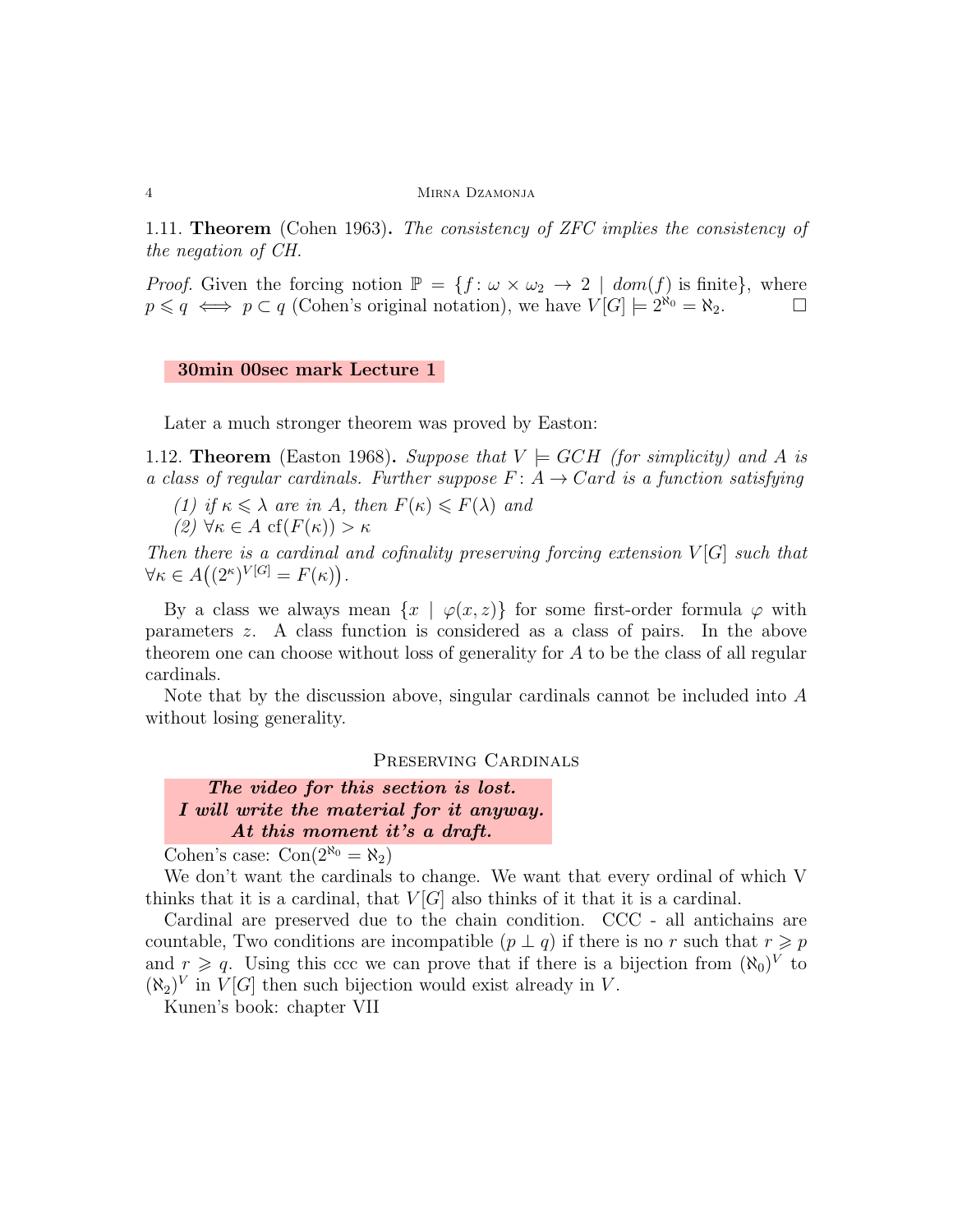1.13. **Definition.** (1) A forcing notion P is  $\kappa$ -cc, if every antichain is of size  $\lt \kappa$ .  $ccc=\aleph_1 - cc$ .

(2)  $\mathbb{P}$  is  $( $\kappa$ )-closed if every increasing sequence of size  $\kappa$  has an upper bound.$ 

1.14. Fact (Cohen). κ-cc forcing preserves cardinals  $\geq \kappa$ . (< κ)-closed forcing preserves cardinals  $\leq \kappa$ .

#### 2. Proof of Easton Theorem (Video lecture 2)

Recall that we start from a model which satisfies GCH (for example  $V = L$ ), A a class of regular cardinals and a class-function  $F: A \rightarrow Card$ . We want in  $V[G]$ to have  $(\forall \kappa \in A)(2^{\kappa} = F(\kappa))$ . If  $A = {\kappa}$ , then this can be done with a version of Cohen's forcing:

$$
\mathbb{P}_{\kappa} = \{ f \colon \kappa \times F(\kappa) \to 2 : |\operatorname{dom}(f)| < \kappa \}
$$

ordered by  $\subset$  is the desired forcing notion.

We want to go beyond that to prove this for larger sets A and even class-size  $A$ . For this purpose we introduce *Easton product*.

Suppose  $A = {\aleph_0, \aleph_1}$  and  $F(\aleph_0) = F(\aleph_1) = \aleph_2$ . If we first were to force  $2^{\aleph_0} = \aleph_2$ , then in the extension we would no longer have GCH below  $\aleph_1$  and the forcing  $\mathbb{P}_{\aleph_1}$ would no longer have the  $\aleph_2$ -chain-condition. So instead, it is better to go the otherway around: first force  $2^{\aleph_1} = \aleph_2$  and only then  $2^{\aleph_0} = \aleph_2$ . But if A is large, then this is not so straightforward and this is the motivation behind the Easton product.

Let  $\mathbb{P}^* = \prod_{\kappa \in A} \mathbb{P}_{\kappa}$ . For  $p \in \mathbb{P}^*$ , sprt $(p) = {\kappa \mid p(\kappa) \neq \varnothing}$ . Let

 $\mathbb{P} = \{p \in \mathbb{P}^* \mid \text{for every regular } \theta, |\text{sprt}(p) \cap \theta| < \theta\}.$ 

Every element of  $p$  is a function with values 0 and 1, and entries of the type  $(\kappa, \alpha, \beta) \mapsto p(\kappa)(\alpha, \beta).$ 

Any P-generic G gives rise to a  $\mathbb{P}_{\kappa}$ -generic  $G_{\kappa}$  which produces  $F(\kappa)$  new subsets of  $\kappa$  for each  $\kappa \in A$ .

2.1. **Exercise.** Prove that the number of new subsets of  $\kappa$  of size  $\kappa$  added by  $\mathbb{P}$  is exactly  $F(\kappa)$ .

## 14min 00sec mark Lecture 2

It is hard to count the anti-chains of this forcing.

2.2. Lemma. P preserves cardinalities and cofinalities.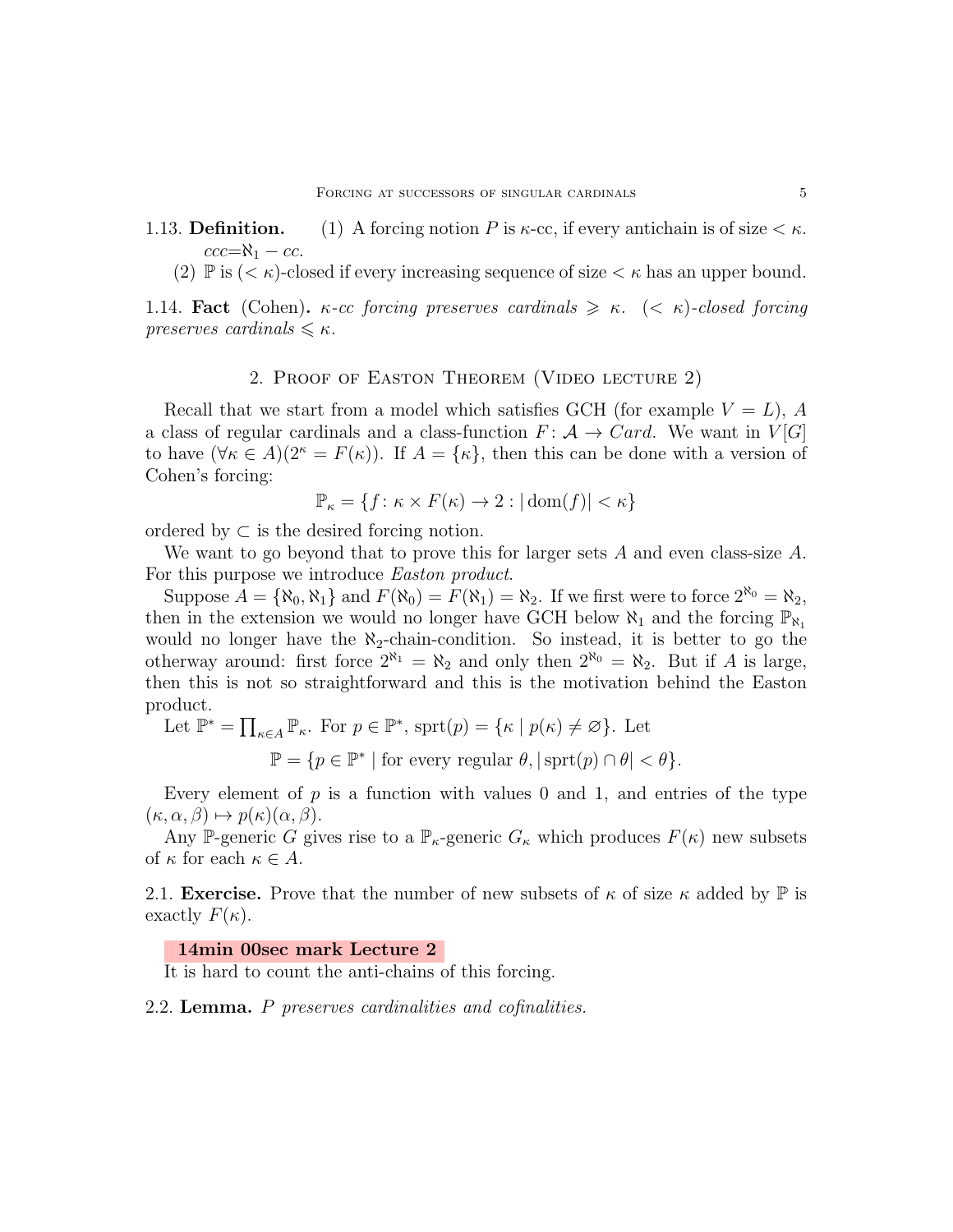# The proof starts here and continues in the next lecture.

Let  $\lambda$  be any regular cardinal. Split  $\mathbb P$  into two parts: for each condition  $p \in \mathbb P$ , let

$$
p^{\leqslant \lambda} = p \mathbin{\restriction} \{(\kappa, \alpha, \beta) \mid \kappa \leqslant \lambda\}
$$

and

 $p^{>\lambda} = p \upharpoonright \{(\kappa, \alpha, \beta) \mid \kappa > \lambda\}.$ 

Now  $p = p^{\leq \lambda} \cup p^{> \lambda}$ . Let  $\mathbb{P}^{\leq \lambda} = \{p^{\leq \lambda} \mid p \in \mathbb{P}\}\$  and  $\mathbb{P}^{> \lambda} = \{p^{> \lambda} \mid p \in \mathbb{P}\}\$ . Now  $\mathbb{P} = \mathbb{P}^{\leqslant \lambda} \times \mathbb{P}^{> \lambda}.$ 

2.3. Note.  $\mathbb{P}^{>\lambda}$  is  $\lambda$ -closed. (Exercise)

2.4. Note.  $\mathbb{P}^{\leq \lambda}$  satisfies the  $\lambda^+$ -c.c. (Exercise)

2.5. Lemma (Gap Lemma). Suppose that  $\lambda$  is a regular cardinal, Q' is a  $\lambda$ -closed forcing and Q is a  $\lambda$ -c.c. forcing. Then for every Q'-generic H' and Q-generic H, every function  $f: \lambda \to V$  in  $V[H' \times H]$  is already in  $V[H]$ .

*Proof.* Exercise.  $\Box$ 

3. Finishing the proof and the Singular Cardinal Hypothesis (Video lecture 3)

# Continuation of the proof...

Suppose now that some cardinal  $\kappa$  is not preserved by  $\mathbb{P}$ . Then there is a regular cardinal  $\lambda$  in  $V[G]$  and a cofinal function  $f: \lambda \to \kappa$ . Since  $\lambda$  is regular in  $V[G]$ , it is regular also in  $V$ . Now splitting  $\mathbb{P}$  as  $\mathbb{P} = \mathbb{P}^{\leq \lambda} \times \mathbb{P}^{> \lambda}$  we can also split the  $\mathbb{P}$ -generic  $G$  as  $G = G^{\leq \lambda} \times G^{> \lambda}$ . Now by the Gap Lemma f is already in  $V[G^{\leq \lambda}]$ . But  $\mathbb{P}^{\leq \lambda}$ has  $\lambda^+$ -c.c. so it cannot add f, a contradiction.

3.1. Exercise.  $\mathbb{P}^{>\lambda}$  is  $\lambda$ -closed.

3.2. Exercise.  $\mathbb{P}^{\leq \lambda}$  satisfies the  $\lambda^{+}$ -c.c.

To finish the proof we need to show that  $(2^{\lambda})^{V[G]} = F(\lambda)^V$  for all  $\lambda \in A$ . Note that since  $\mathbb P$  preserves cardinals,  $F(\lambda)^V$  is a cardinal in  $V[G]$ . Again by the Gap Lemma, any subset of  $\lambda$  that is in  $V[G]$  is already in  $V[G^{\leq \lambda}]$ . So

$$
(2^{\lambda})^{V[G]} = (2^{\lambda})^{V[G^{\leq \lambda}]}
$$

. We know that  $|p^{<\lambda}| = F(\lambda)$  by the GCH in V, so  $(2^{\lambda})^{V[G^{\leq \lambda}]} \leq F(\lambda)^{\lambda} = F(\lambda)$ again by the GCH in  $V$ .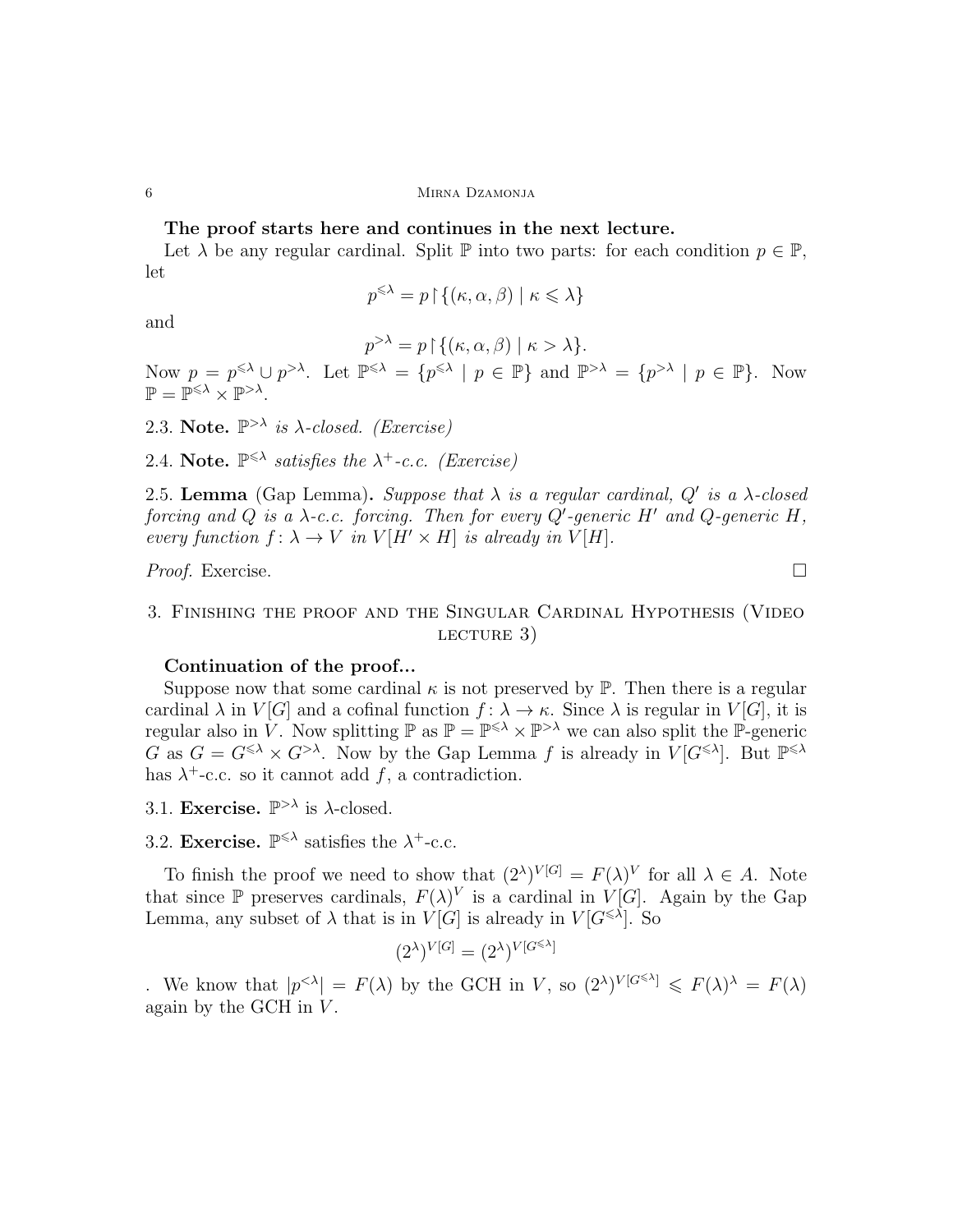But  $(2^{\lambda})^{V[G^{\leq \lambda}]}$  is  $\geq F(\lambda)$  because the  $\lambda$ -coordinate of  $\mathbb P$  codes the Cohen forcing for adding  $F(\lambda)$  many subsets of  $\lambda$ .

# 22min 00sec mark Lecture 3

3.1. Why cannot we have singular cardinals in  $\Lambda$ ? Observe that the assumption that A is a subclass of regular cardinals is necessary. Otherwise suppose that  $A = {\aleph_n | n < \omega} \cup {\aleph_{\omega}}, F(\aleph_n) = \aleph_{n+1}$  and  $F(\aleph_{\omega}) = \aleph_{\omega_5}$ . It is known, however, that if  $\aleph_{\omega}$  is a strong limit (i.e. for all  $\lambda < \aleph_{\omega}$ ,  $2^{\lambda} < \aleph_{\omega}$ ), then  $2^{\aleph_{\omega}} < \aleph_{\omega_4}$  (a PCFtheorem by Shelah). This of course makes forcing the continuum function to be  $F$ impossible. It is unnecessary, however, to appeal to a deep theorem as the PCFtheorem above. Let A be as above and  $F(\aleph_n) = \aleph_{\omega+1}$  for all n, and  $F(\aleph_{\omega}) = \aleph_{\omega+2}$ . These  $A$  and  $F$  satisfy the assumptions of the Easton's theorem except for one singular cardinal being in the set A. It is impossible, however, to force  $F$  to be the continuum function, because by Corollary 1.9 if  $F(\aleph_n) = \aleph_{\omega+1}$  for all n, then  $F(\aleph_\omega)=\aleph_{\omega+1}.$ 

3.2. Singular Cardinal Hypothesis. The Singular Cardinal Hypothesis (SCH) states that for every singular cardinal  $\kappa$ , if  $2^{\text{cf}(\kappa)} < \kappa$ , then  $\kappa^{\text{cf}(\kappa)} = \kappa^+$ . It obviously holds when GCH holds.

# 3.3. Note. SCH holds in Easton's model.

*Proof.* Suppose that  $\kappa$  is singular in  $V[G]$ . By the Gap Lemma, every function f: cf( $\kappa$ )  $\rightarrow \kappa$  which is in  $V[G]$  is contained in  $V[G^{\leqslant cf(\kappa)}]$ . In  $V[G]$ ,  $2^{cf(\kappa)} < \kappa$ , so  $F(\kappa)^{\text{cf}(\kappa)} < \kappa$ . So  $|p^{\leq \text{cf}(\kappa)}|^{\kappa} = F(\text{cf}(\kappa))^{\kappa} = \kappa^+$ 

# 4. How to violate SCH? (Video lecture 4)

Is it possible to violate SCH? Historically, a weaker question was asked earlier: Is it possible that  $V \neq L$ ? In 1961 Dana Scott used the method of elementary embeddings to prove the following.

## 4.1. **Theorem** (Scott). If there is a measurable cardinal, then  $V \neq L$ .

*Proof.* Recall  $\kappa$  is measurable if and only if there exists an elementary embedding  $j: V \to M$  where  $M \cong \text{Ult}(V, U)$  is an utraproduct over an ultrafilter U such that the criticial point of j is  $\kappa$ . This is equivalent to having a  $\kappa$ -complete and normal ultrafilter on  $\kappa$ . Then the following properties hold:

(1) 
$$
j(\kappa) > \kappa
$$
,  
(2)  $^{<\kappa}M \subset M$ ,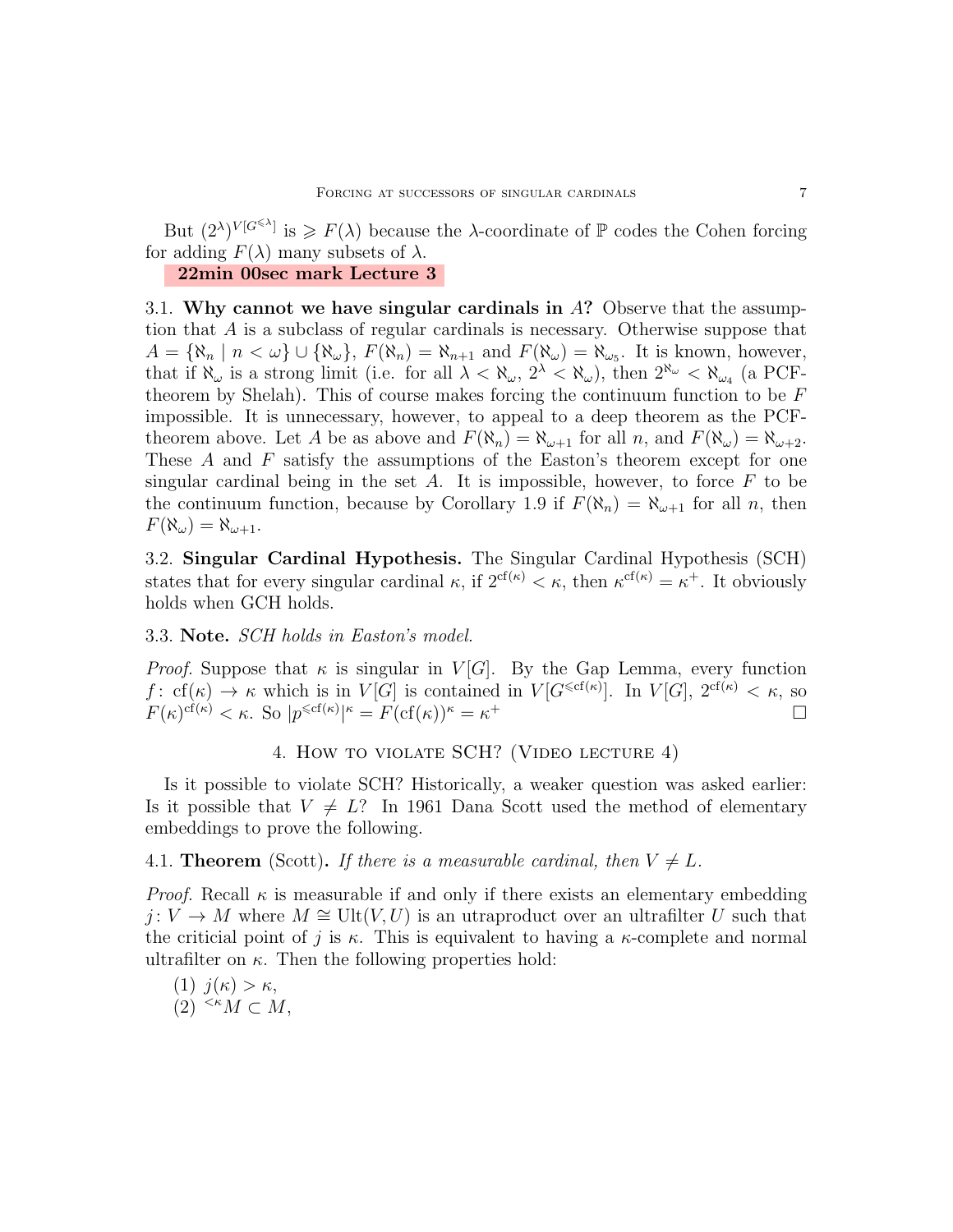- (3)  $V_{\kappa} = (V_{\kappa})^M$ , where  $(V_{\kappa})^M$  is  $V_{\kappa}$  as interpreted in M.
- (4)  $2^{\kappa} \leqslant (2^{\kappa})^M < j(\kappa) < (2^{\kappa})^+.$
- (5)  $(\kappa^+)^M = \kappa^+,$
- (6) If  $\theta$  is a strong limit cardinal, then  $j(\theta) = \theta$  and  $cf(\theta) \neq \kappa$ , then  $j(\theta) = \theta$ ,
- (7)  $U \notin M$ , " $M \not\subset M$ .

Suppose towards a contradiction that  $V = L$  and  $\kappa$  is the first measurable cardinal in V and let  $j: V \to M$  witness that, where  $M \cong \text{Ult}(V, U)$ . Since  $V = L$  is a firstorder statement that holds in  $V$ , it also holds in  $M$  and since  $M$  is an inner model of V, we have  $V = M = L$ . The statement  $\varphi(\kappa)$  saying that " $\kappa$  is the first measurable cardinal" is a first-order property and since  $V \models \varphi(\kappa) \iff M \models \varphi(j(\kappa))$  we have a contradiction, because  $V = M$  and  $j(\kappa) > \kappa$  by the above.

4.2. Corollary. There are no measurable cardinals in L.

This gives rise to the so-called "small" large cardinals, i.e. those cardinals that are so large that their consistency is stronger than the consistency of ZFC, but which can still exist in L.

4.3. **Theorem** (Scott). A measurable cardinal cannot be the first one where GCH fails.

*Proof.* Suppose that  $\kappa$  is measurable and  $2^{\lambda} = \lambda^+$  for all  $\lambda < \kappa$ . Let  $j: V \to M$  be an elementary embedding such that the critical point of j is  $\kappa$ . Then by elementarity M satisfies GCH below  $j(\kappa)$  and since  $\kappa < j(\kappa)$ , we have  $M \models 2^{\kappa} = \kappa^+$ . But  $2^{\kappa} \leqslant (2^{\kappa})^M = (\kappa^+)^M = \kappa$ <sup>+</sup>.

4.4. Theorem (Silver 1971/1974). A singular cardinal of uncountable cofinality cannot be the first at which GCH fails.

How does this relate to Easton's model?

4.5. **Example.** (1) If  $A = \{ \alpha \leq \kappa \mid \alpha \text{ is regular} \}$  for some measurable  $\kappa$ ,  $F(\lambda) = \lambda^+$  for all  $\lambda \in A$ ,  $\lambda < \kappa$  and  $F(\kappa) = \kappa^{++}$ . Then the Easton's theorem applies to A and F, so  $\kappa$  is the first cardinal where GCH fails. Note: [I think there is a problem with this example. The set A includes all singular cardinals below  $\kappa$  which is against the assumption of the Easton theorem. On the other hand, if A consists only of regulars below  $\kappa$ , then one should separately show that in the Easton extension  $2^{\lambda} = \lambda^+$  for all singular  $\lambda < \kappa$ . This follows from the Silver's theorem for singulars with uncountable cardinality, but there are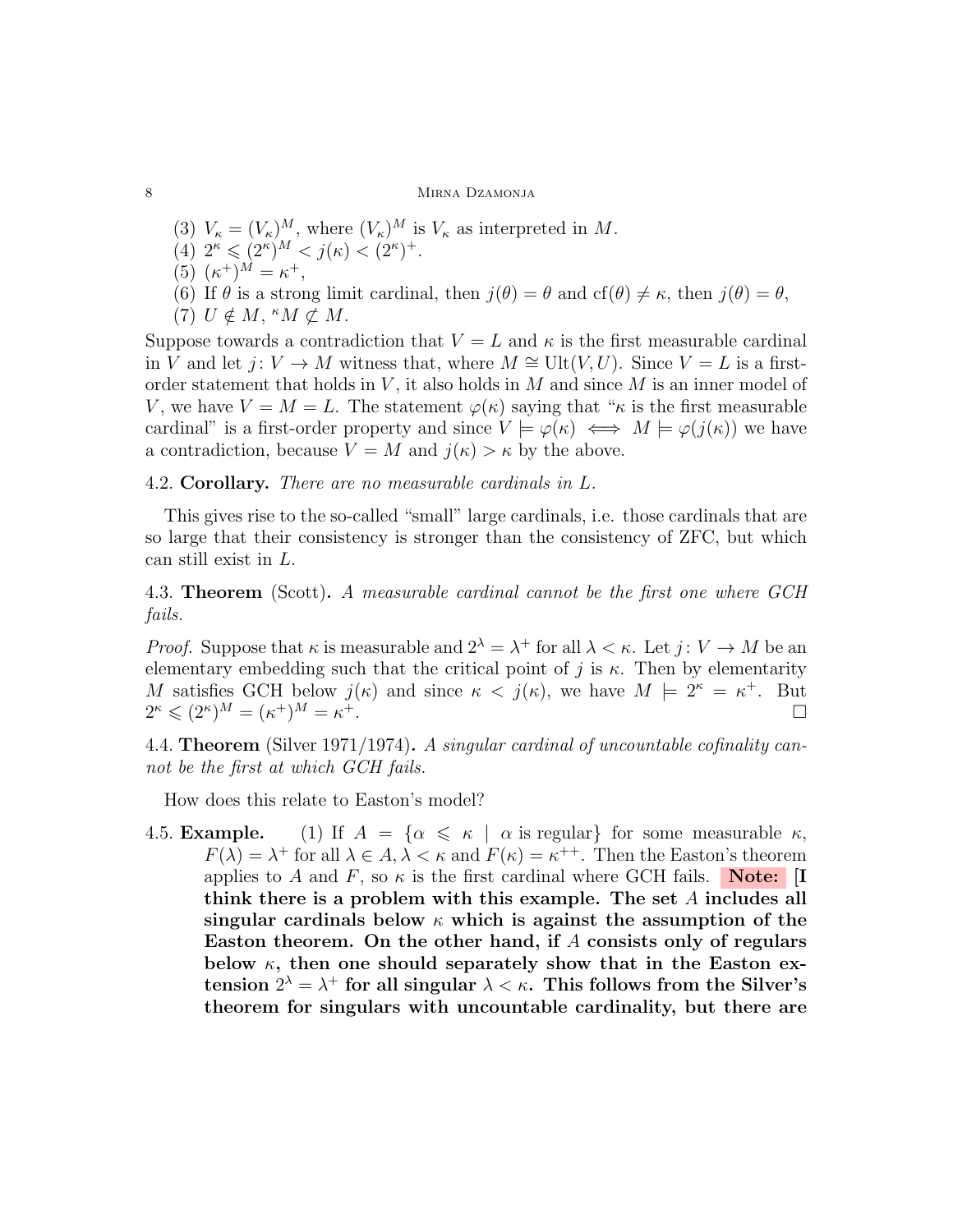still a lot of  $\omega$ -cofinal singulars below  $\kappa$ . This seems to me a good place to make a series of exercises!]

#### 5. Proof of Silver's theorem (Video lecture 5)

Recall the Theorem:

5.1. Theorem (Silver 1971/1974). A singular cardinal of uncountable cofinality cannot be the first at which GCH fails.

*Proof.* Let  $\kappa$  be a singular cardinal and  $\lambda = cf(\kappa) > \aleph_0$ . An increasing function between ordinals  $f: \alpha \to \beta$  is *continuous* if it is continuous with respect to the order topology, i.e. if  $A \subset \alpha$  and sup  $A = \gamma < \alpha$ , then sup  $f[A] = f(\gamma)$ . Let  $h: \lambda \to \kappa$ be continuous increasing and cofinal. (A function like this can be found as follos. Let  $g: \lambda \to \kappa$  be any cofinal function which exists by the assumption  $\lambda = cf(\kappa)$ . By enumerating  $g[\lambda]$  we can assume that g is increasing. Now by induction on  $\alpha < \lambda$ define  $h(\alpha)$  be the smallest element of  $g[\lambda] \setminus \sup\{h(\beta) | \beta < \alpha\}$  if  $\alpha$  is successor and  $h(\alpha) = \sup_{\beta < \alpha} h(\beta)$  otherwise.) Assume that GCH holds below  $\kappa$ , so  $2^{\lambda} = \lambda^+$ . Denote  $\mu = \lambda^+$ .

The main trick is to force  $\mu$  to be countable. This can be done for example by using Levy's collapse. Let G be generic. In  $V[G]$  consider

$$
U = \{ f \colon \lambda \to \lambda \mid f \in V, f \text{ is regressive} \}
$$

The cardinality of U, as computed in  $V[G]$ , is  $\aleph_0$ . Our task now is to find an object D in  $V[G]$ , a filter on  $\lambda$  but an ultrafilter for subsets of  $\lambda$  in V. Call this a Vultrafilter. Thus for every  $A \subset \lambda$ , if  $A \in V$ , then either  $A \in D$  or  $\lambda \setminus A \in D$ . Further, we require D to have the property that every regressive  $f \in V$  is constant on a D-positive set. Note that D cannot be in V, but it can be in  $V[G]$ , because there are only countable many requirements as  $(\lambda^+)^{V[G]} = \aleph_0$ .

Enumerate  $U = \{f_i : i < \omega\}$ . By induction on i, we build a decreasing sequence  $\langle X_i | i < \omega \rangle$  of V-stationary subsets of  $\lambda$  such that  $f_i | X_i$  is constant. (Use Fodor's lemma at every step.) We are using the fact that  $\lambda > \aleph_0$  in V. Define D in V[G] to be

 $D = \{X \subset \lambda \mid X \in V \text{ and } X \supset X_i \text{ for some } i\}.$ 

Since  $(X_i)$  was chosen to be a decreasing sequence, D is a filter. In fact, it is a V-ultrafilter which contains all stationary sets in V. Form in  $V[G]$  the ultrapower Ult $(V, D)$ . Let  $j: V \to \text{Ult}(V, D)$  be an embedding. We can easily see that the

 $\Box$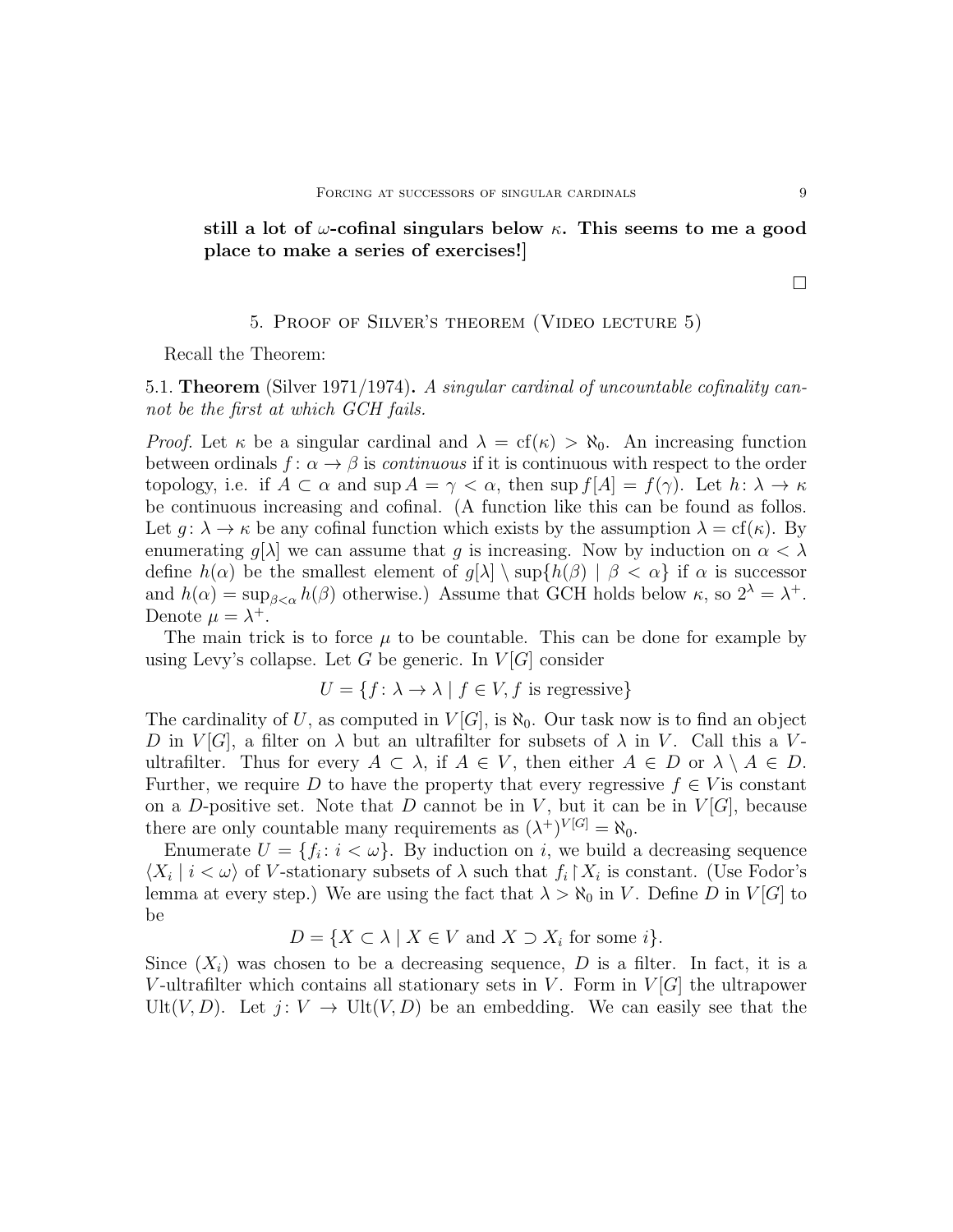critical point of j is  $\lambda$ . Now note that  $j(h)$  is a continuous function from  $j(\lambda)$  to  $j(\kappa)$  by elementarity. So we should obtain the same contradiction as in the proof of the Scott's theorem (Theorem 4.3).  $\Box$ 

The above proof works for  $\kappa$  of uncountable cofinality. However, is the assumption  $|\lambda| > \aleph_0$  necessary? It turns out it is. Silver himself found a model of set theory in which GCH fails for the first time at a singular cardinal of countable cofinality.

5.2. Theorem (Silver). Modulo large cardinals, it is consistent that the first cardinal where GCH fails is a singular cardinal  $\kappa$  with  $cf(\kappa) = \aleph_0$ .

This is proved by forcing starting with a model which contains large cardinals. There is also an improvement to this theorem which does not tell us anything about the particular cardinal of countable cardinality.

5.3. Theorem (Magidor 1971). Modulo large cardinals, it is consistent that  $\aleph_{\omega}$  is the first cardinal which fails GCH.

The exact large cardinal strength of this theorem has been later established by Gitik.

5.4. Theorem (Gitik 1988).  $\aleph_{\omega}$  is the first cardinal failing GCH is equiconsistent with the existence of  $\kappa$  such that  $o(\kappa) = \kappa^{++}$ .

The notation  $o(\kappa) = \kappa^{++}$  means that  $\kappa$  is a measurable cardinal with a certain property. Mitchell **REFS** introduced an order that applies to measurable cardinals.  $o(\kappa) = \kappa^{++}$  means that  $\kappa$  is a measurable cardinal of Mitchell-order  $\kappa^{++}$ . We will not define the Mitchell-order, but we will note that  $o(\kappa) < o(\kappa')$  implies that  $\kappa'$ is of higher consistency strength than  $\kappa$ .

## 6. Prikry Forcing (Video lecture 6)

Prikry forcing preserves all cardinals, but does not preserve all cofinalities. It requires a measurable cardinal, whose cofinality will be changed to  $\omega$ .

Let  $\kappa$  be a measurable and let D be a  $( $\kappa$ )-complete normal ultrafilter on  $\kappa$ . Let$ 

$$
Pr(\mathcal{D}) = \{ (s, A) \mid s \in [\kappa]^{<\omega}, A \in \mathcal{D}, A \subset \kappa \setminus (\max(s) + 1) \}.
$$

These conditions are ordered as follows.  $(s, A) \leq (t, B)$  if and only if s is an initial segment of  $t, A \supset B$  and  $t \setminus s \subset A$ .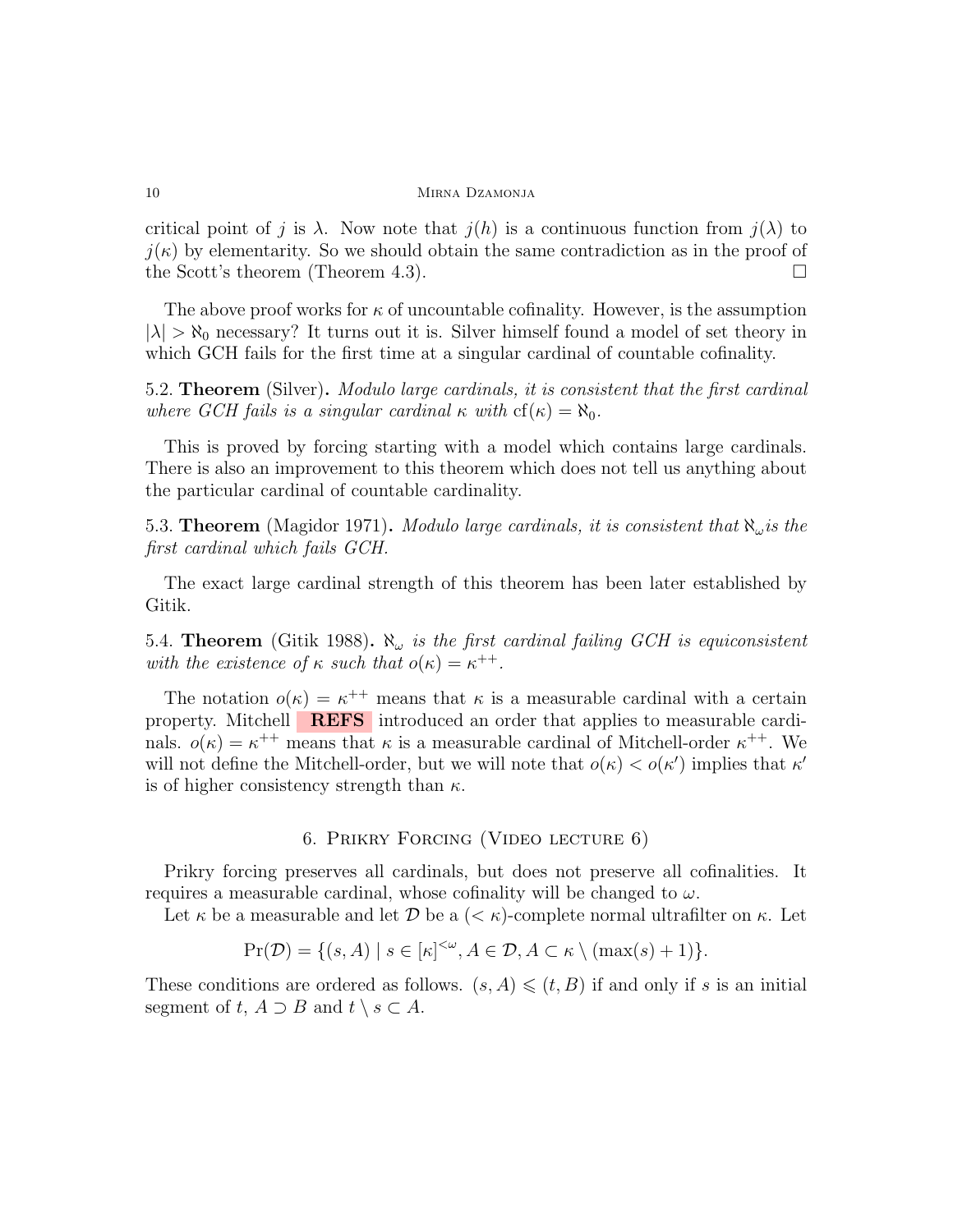Observations.

- (1) Pr(D) adds generically an  $\omega$ -sequence cofinal in  $\kappa$ . (Why? Let  $G = \{(s_i, A_i) \mid$  $i < \kappa$  be Pr(D)-generic and let  $f = \bigcup \{s : \exists A(s, A) \in G\}$ . Then f is cofinal, because  $\mathcal{D}_{\alpha} = \{(s, A) \mid \exists \beta \in \sigma \setminus \alpha\}$  is dense for all  $\alpha > \kappa$ . Similarly order-type of f is  $\omega$ ).
- (2) If  $A, B \in \mathcal{D}, s \in [\kappa]^{<\omega}$ ,  $\min(A), \min(B) > \max(s),$  then  $(s, A)$  and  $(s, B)$  are compatible: the common extension is  $(s, A \cap B)$ .
- (3) By the above, any antichain will consist of conditions with different stems and since  $|[\kappa]^{<\omega}| = \kappa$ , Pr(D) satisfies  $\kappa^+$ -c.c.
- (4)  $Pr(\mathcal{D})$  does not add bounded subsets to  $\kappa$ . This implies that cardinals below  $\kappa$  are preserved. In particular  $\kappa$  does not collapse to  $\aleph_0$ .

How to prove (iv)?  $Pr(D)$  is not  $\aleph_0$ -closed: it is easy to construct a sequence  $(s_i, A_i)_{i < \omega}$  such that  $|s_i|$  increases in i. So we need something else.

6.1. Prikry Lemma. Let us start by stating the Rowbottom theorem;

6.1. **Theorem** (Rowbottom theorem). If  $\lambda$  is a measurable cardinal, U a measure on  $\lambda$  and  $g: [\lambda]^{<\omega} \to 2$ , then there is  $H \in U$  such that  $g \upharpoonright [H]^{<\omega}$  is constant.

If p is a forcing condition and  $\varphi$  is a sentence in the forcing language, we say that p decides  $\varphi$ , if p either forces that  $\varphi$  is true or that  $\varphi$  is false. This is denoted by  $p\|\varphi$ . Note that for any sentence of the forcing language and any p we have that

 $p \Vdash \text{``}\varphi$  is either true or false".

6.2. Lemma (Prikry Lemma). Suppose that  $(s, A) \in Pr(\mathcal{D})$  and  $\varphi$  is a sentence in the forcing language. Then we can extend  $(s, A)$  to decide  $\varphi$  without extending the stem: there exists  $(t, B) \geq (s, A)$  such that  $(t, B)$  $\|\varphi\|$  and  $s = t$ .

Note: It seems to me that there is a problem in the proof you gave in the lecture (Lecture 6, 30min $\rightarrow$ ). Namely if you define f in this way:

$$
f(t) = \begin{cases} 1, & \text{if } \exists X \in \mathcal{D}((s \cup t, X) \Vdash \varphi) \\ 0, & \text{otherwise.} \end{cases}
$$

then f can be constant 0 (if  $\varphi$  is false) in which case the Claim cannot be true, because the Claim says that  $f$  is constant 1 on a large set. I modify the proof so that it works (but tell me if I am wrong!)

*Proof.* First note that the Rowbottom theorem applies even if 2 is replaced by 3 and  $\lambda$  is replaced by any D-large subset of  $\lambda$  (Exercise).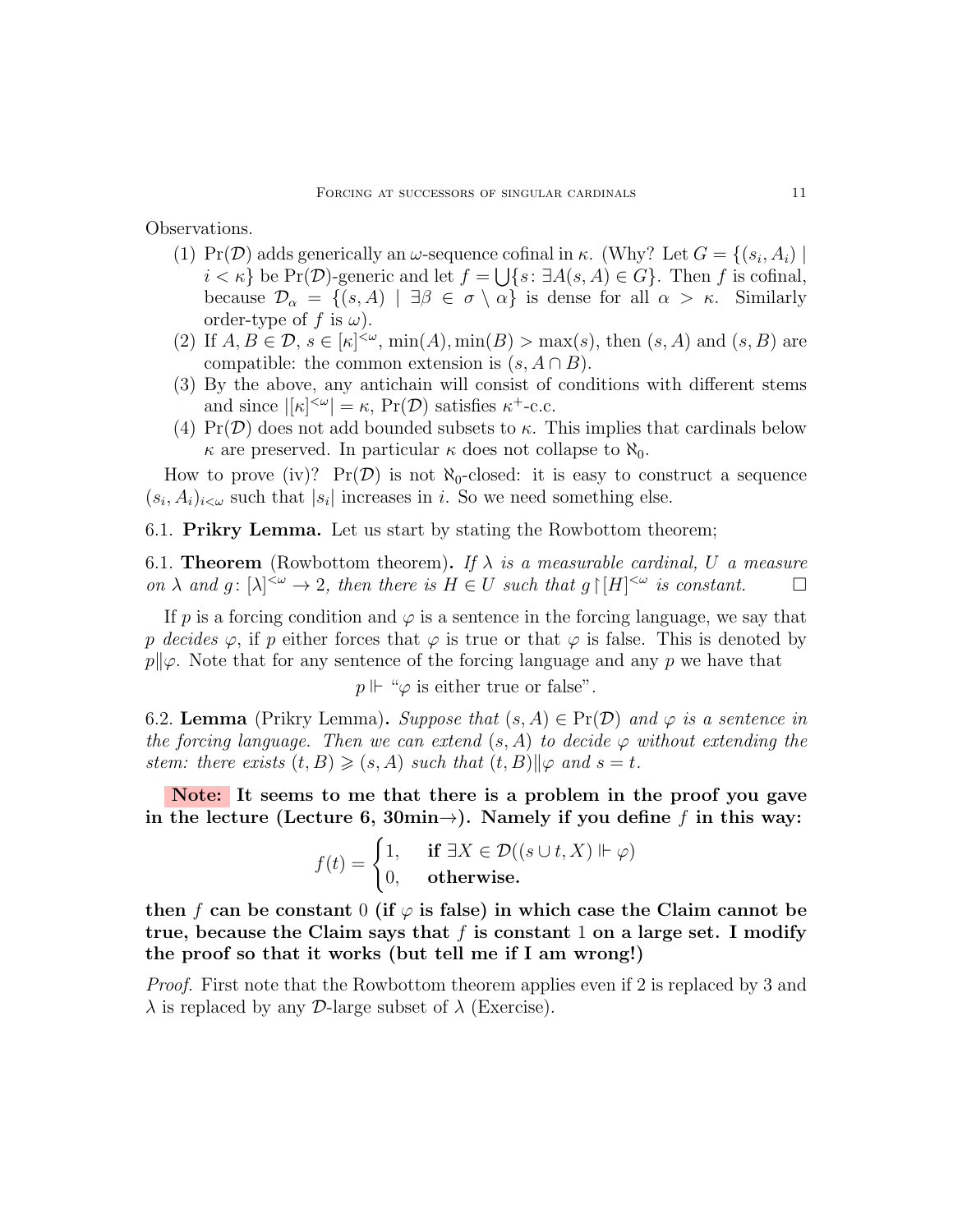#### 12 MIRNA DZAMONJA

Now let  $f: [A \setminus (\max(s) + 1)]^{\lt \omega} \to 3$  be defined as follows: for each  $t \in [A \setminus \mathbb{R}]$  $(\max(s) + 1)|<sup>{\omega}</sup>$  let

$$
f(t) = \begin{cases} 2, & \text{if } \exists X \in \mathcal{D}((s \cup t, X) \Vdash \varphi) \\ 1, & \text{if } \exists X \in \mathcal{D}((s \cup t, X) \Vdash \neg \varphi) \\ 0, & \text{otherwise.} \end{cases}
$$

By the Rowbottom theorem there is now  $B \subset A$  such that  $B \in \mathcal{D}$  and f is constant on  $[B]^{<\omega}$ . If we show that the value of f on B is either 1 or 2, then we are done. So let us show that it cannot be 0. If it is 0, then in particular  $f(\emptyset) = 0$ , so  $(s, B)$  does not decide  $\varphi$ . Now there exist  $X_1, X_2 \in \mathcal{D}$  and  $s_1, s_2 \in [B]^{<\omega}$  such that  $(s_1, X_1)$  and  $(s_2, X_2)$  are extensions of  $(s, B)$ ,  $(s_2, X_2) \Vdash \varphi$  and  $(s_1, X_1) \Vdash \neg \varphi$ . Let  $t_2 = s_2 \setminus s$  and  $t_1 = s_1 \setminus s$ . Then this means that  $f(t_2) = 2$  and  $f(t_1) = 1$  which is a contradiction, because by the definition of extension  $t_2, t_1 \subset B$ .

# 7. Applications of Prikry forcing and further research (Video LECTURE 7)

We want now to prove that Prikry forcing does not add bounded subsests of  $\kappa$ .

7.1. **Definition.** An extension  $(s, A) \leq (t, B)$  is *pure*, denoted by  $(s, A) \leq^* (t, B)$ , if  $s=t$ .

Observation.  $\leq$ <sup>∗</sup> is  $\lt$  *κ*-closed, because  $\mathcal D$  is  $\lt$  *κ*-closed: If  $(s, A_i)$  is a chain  $i < \alpha <$  $\kappa$ , then  $(s, \bigcap_{i < \alpha} A_i)$  is a common extension.

7.2. **Theorem.** Prikry forcing does not add bounded subsets to  $\kappa$ .

*Proof.* Suppose  $\lambda < \kappa$ . We need to show that any name  $\tau$  for a subset of  $\lambda$  is decided on a dense set of conditions. That is, every  $(s, A)$  has an extension  $(t, B)$  such that  $(t, B) \Vdash (\tau = X)$  for some  $X \in V$ .

So let  $\tau$  and  $(s, A)$  are such that  $(s, A) \Vdash \tau \subset \lambda$ . By induction on  $\alpha < \lambda$  choose  $A_{\alpha}$  such that  $(s, A_{\alpha})$  is an increasing sequence and  $(s, A_{\alpha+1})\|(\alpha \in \tau)$ :

- $A_0 = A$ ,
- for limit  $\alpha$ ,  $A_{\alpha} = \bigcap_{\beta < \alpha} A_{\beta}$ ,

• for  $\alpha = \beta + 1$ , apply Prikry Lemma to  $A_{\beta}$  and " $\alpha \in \tau$ ".

Let  $B = \bigcap_{\alpha < \lambda} A_{\alpha}$ , so  $(s, B) \geqslant (s, A_{\alpha})$  for all  $\alpha$ . Therefore

 $(s, B) \Vdash \tau = \{\alpha \mid (s, A_{\alpha}) \Vdash (\alpha \in \tau)\}\$ 

.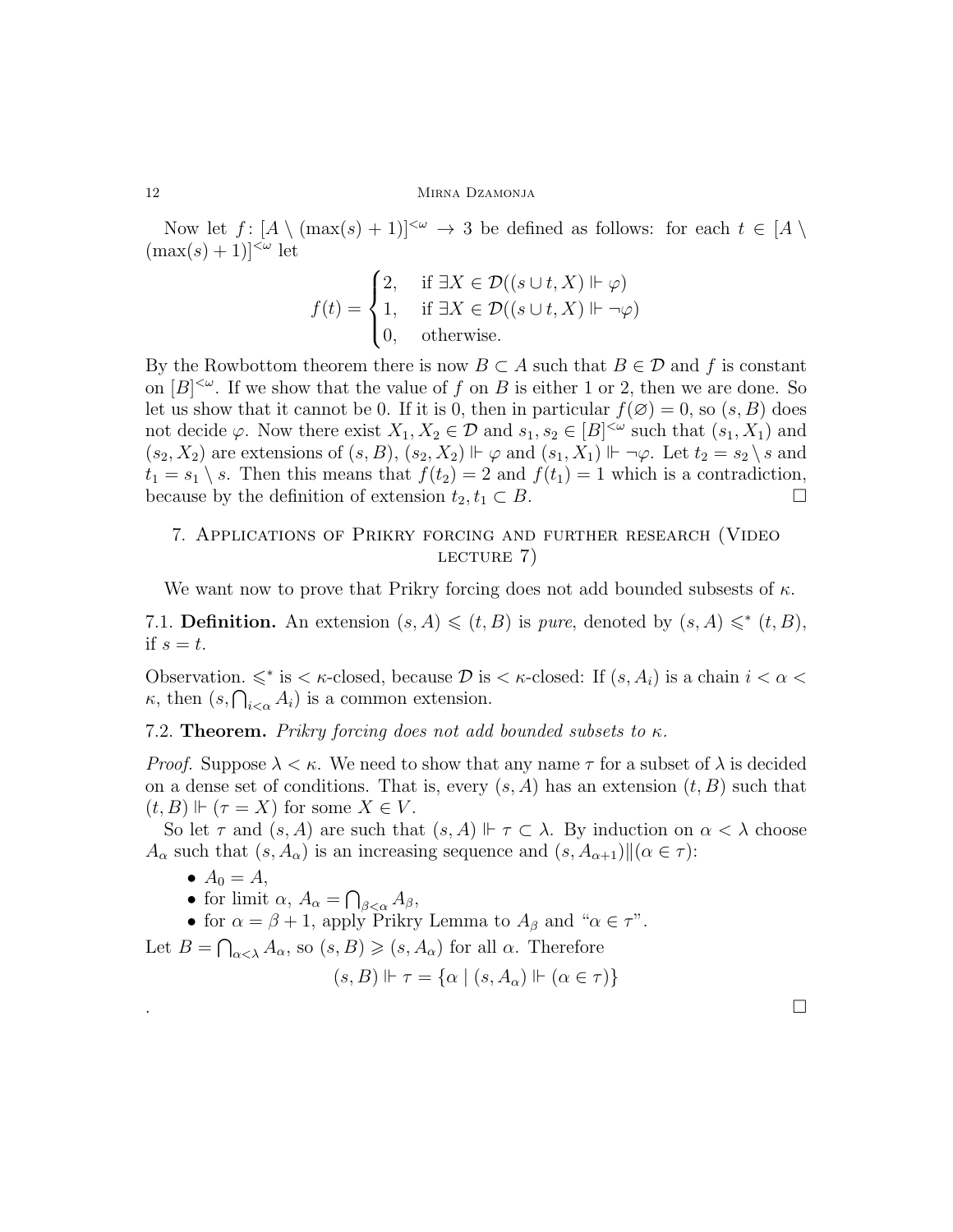Conclusion: In the extension  $\kappa > cf(\kappa) = \aleph_\omega$ , but all cardinals are preserved and  $\kappa$  is a strong limit.

SO, how to fail SCH? Start with a model where  $\kappa$  is measurable and GCH holds below  $\kappa$  (possible by a theorem of Solovay). Then force  $2^{\kappa} > \kappa^+$  while keeping  $\kappa$ measurable. This is not trivial, because we know from a theorem of Scott (Theore 4.3) that a measurable cardinal cannot be the first on where GCH fails. So we have to make  $2^{\alpha} > \alpha^+$  for unboundedly many  $\alpha < \kappa$ . Such forcing will preserve the measurability of  $\kappa$  while making  $2^{\kappa} > \kappa^+$ . Then we apply Prikry forcing to make  $\kappa$  singular. Since Prikry forcing does not add bounded subsets of  $\kappa$ , we still have  $2^{\alpha} < \kappa$  for all  $\alpha < \kappa$  in the extension, so in particular  $2^{\varsigma f(\kappa)} < \kappa$  and  $2^{<\kappa} = \kappa$ . On the other hand Prikry forcing preserves cardinals, so

$$
\kappa^{\mathrm{cf}(\kappa)} = (2^{<\kappa})^{\mathrm{cf}(\kappa)} = 2^{\kappa} > \kappa^+
$$

the last equality holds by Lemma 1.8.

So the only remaining question is how to preserve measurability. More generally, how to preserve combinatorial properties of  $\kappa$ ?

17min 00sec mark Lecture 7

"Further research"

"Research plan..."

Motivating question...

A universal graph is a graph into which all graphs of the same size embed. Let  $P(\kappa)$  denote the property that there exists a universal graph on  $\kappa$ . How to preserve  $P(\kappa^+)$  while forcing failure of SCH at  $\kappa$ ?

More generally: Get SCH to fail at  $\kappa$  and simultaneously have some non-trivial combinatorics on  $\kappa^+$ .

Motivation: Explore how much a singular cardinal  $\kappa$  with  $cf(\kappa) = \aleph_0$  is similar to  $\omega$ .

For example it has been shown (Dzamonja-Väänänen  $REFS$ ) that the logic  $L_{\kappa\kappa}$  is very similar to the first-order logic  $L_{\omega\omega}$  for such cardinal  $\kappa$ .

**Test problem**: It is known (Shelah-Mekler **REFS**) that it is consistent that  $2^{\omega} = \omega_2$  and that there is a universal graph on  $\omega_1$ . Can we get the same result on a cardinal  $\kappa$  with  $cf(\kappa) = \omega$ , i.e. is it possible that there is a universal graph on  $\kappa^+$ while  $2^{\kappa} > \kappa^+$  and  $2^{<\kappa} = \kappa$ ?

In the case of  $\omega$  this is done using an  $\omega_2$ -long iteration. In the case of  $\kappa$  singular this is impossible, because in order to fail SCH we must start with a large cardinal. See videolecture for an explanation with pictures! :)